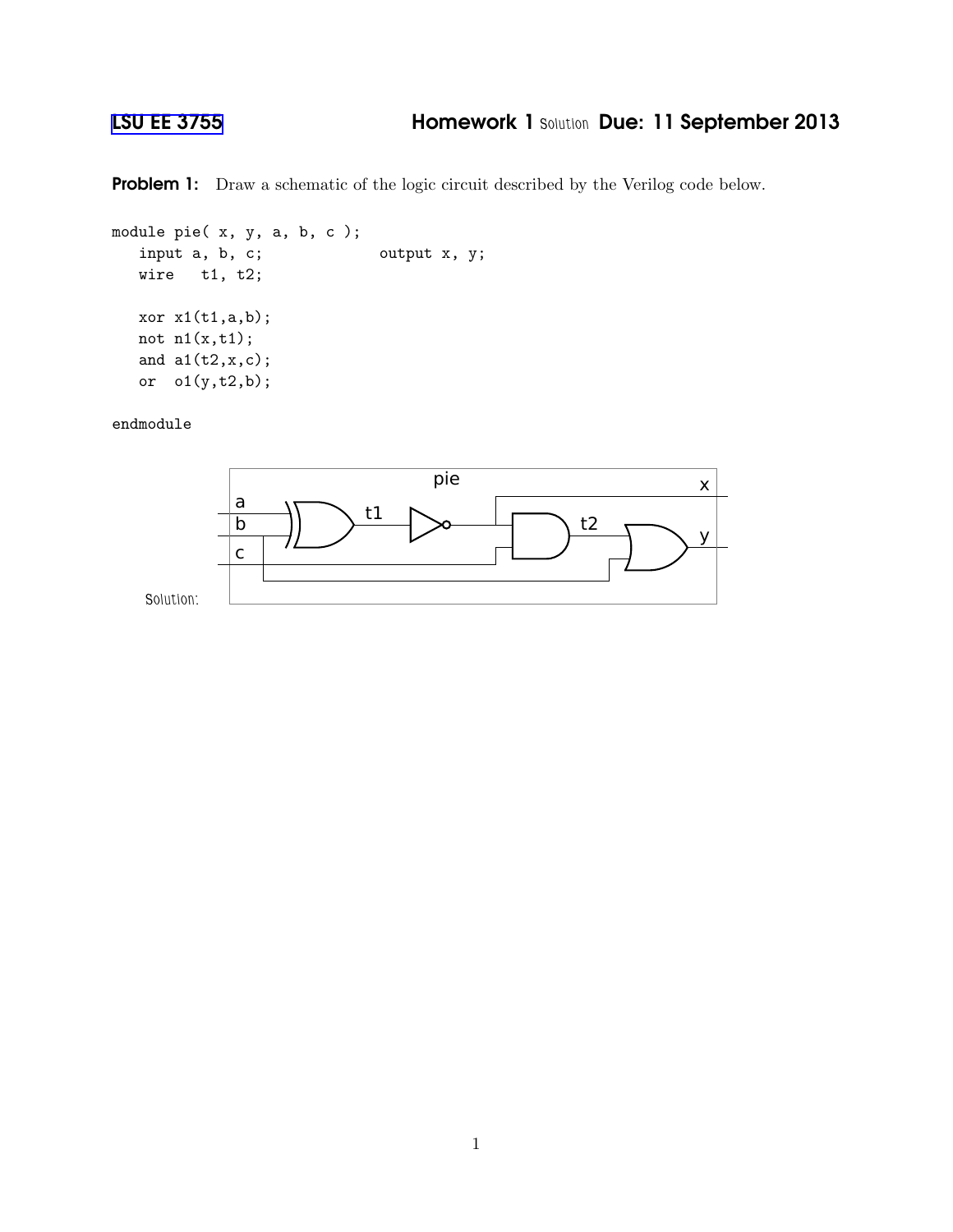**Problem 2:** Draw a schematic of the logic circuit described by the Verilog module twoterms below. Note: this problem is very similar to one given last year. Try to solve this one before looking at the solution to last year's problem.

- Show the contents of each instantiated module. (That is, do **not** just show a box labeled term1100 or twoterms.)
- Show using AND, OR, and NOT gates, inferring the correct gate for the Verilog operators used in the assign expression.
- To the extent possible, label the diagram using the port names defined by two terms  $(x, i, j)$  $j, k, and m$ .

```
module term1100(x,a,b,c,d);
   input a, b, c, d; output x;
  assign x = a & b b & c b d;
endmodule
module twoterms_bundle(x,a);
  input [3:0] a; output x;<br>wire tx101, t100x;
              tx101, t100x;
  term1100 t0(tx101, a[2], a[0], a[1], 1'b0);
  term1100 t1(t100x, a[3], a[3], a[1], a[2]);
  or o1(x, tx101, t100x);
endmodule
module twoterms(x,i,j,k,m);
  input i, j, k, m; output x;
  wire [3:0] bundle;
  assign bundle[3:0] = \{i,j,k,m\};twoterms_bundle t(x,bundle);
endmodule
```
*Solution appears below. The labels defined in module* twoterms *appear in* green bold*, they are shown in modules* twoterms bundle *and in* term1100 *alongside the signal names defined in the respective modules.*

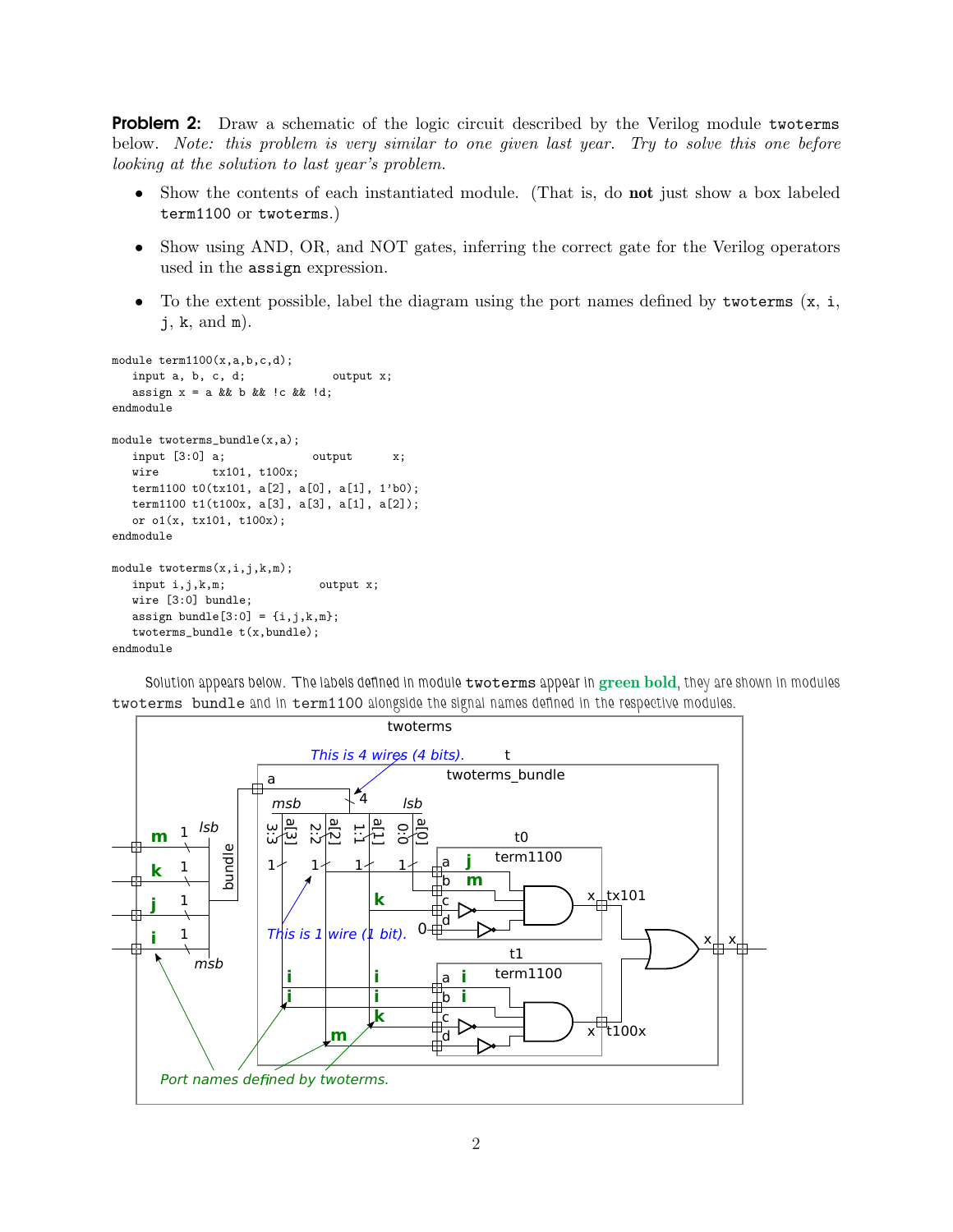**Problem 3:** Notice that the logic below consists of three repeated parts. Write a Verilog explicit structural description of the logic which consists of two modules, one module, name it part, will be for the part that's repeated, the other, name it whole, will instantiate part three times and interconnect them appropriately. Choose appropriate inputs and outputs for the two modules based on the diagram.



**Problem 4:** Replace each assign statement below with explicit structural code. Consider each assign statement in isolation (they are not part of the same module). There is no need to show the module declarations.

*Solution appears below. There are several approaches to solving this. Perhaps the easiest is to first draw a truth table based on the* assign *and then determine the logic gates from the truth table. Another approach is to realize that* the expression  $I$  ?  $J$  :  $K$  is equivalent to the logic  $I \cdot J + \overline{I} \cdot K$ . For the first assign we get  $(a \cdot b) \cdot 1 + \overline{a \cdot b} \cdot 0$ which simplifies to  $a \cdot b$ , just an AND gate.